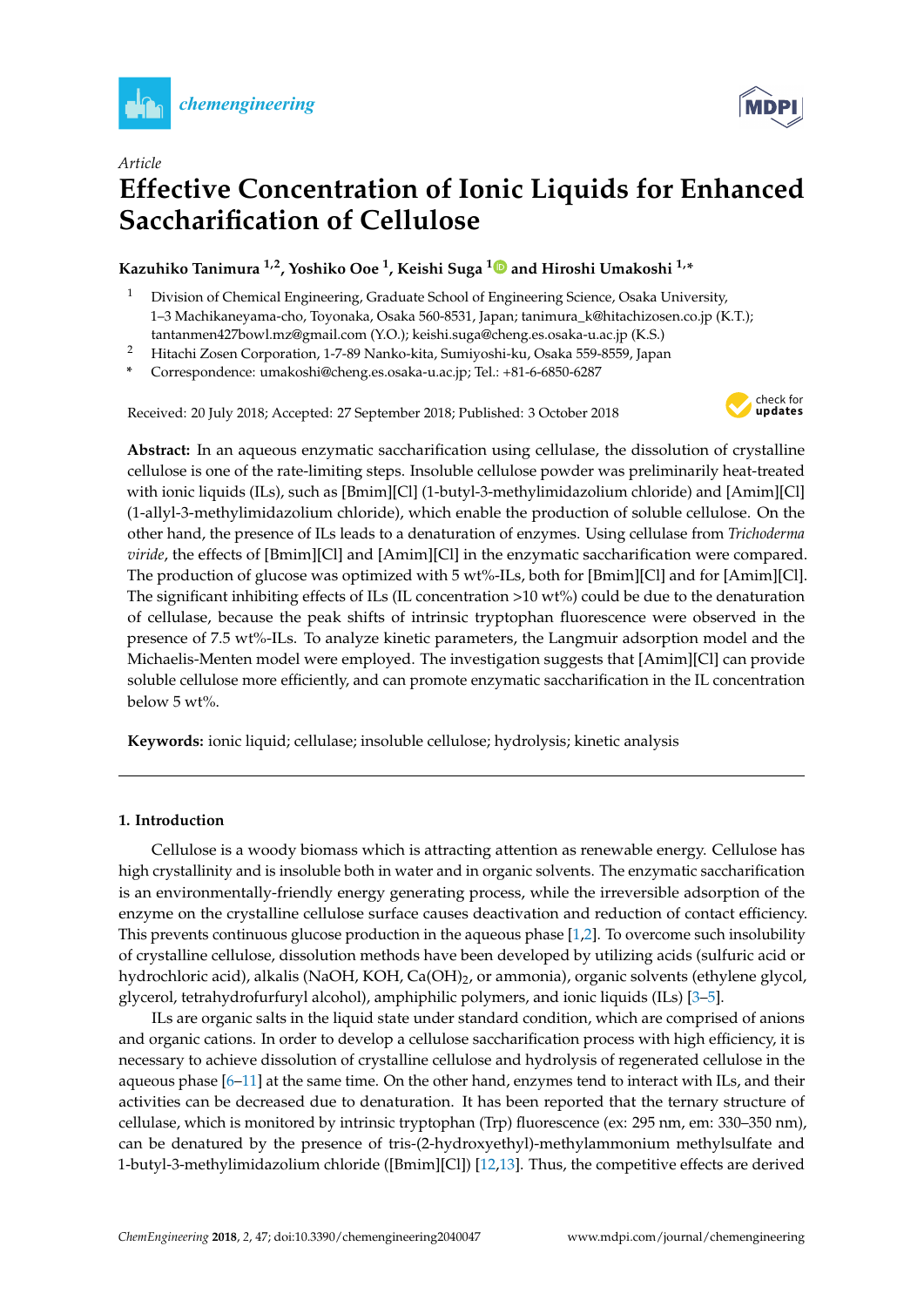by the use of ILs in enzymatic saccharification processes: i.e., a promoting effect due to enhanced dissolution of cellulose, and an inhibiting effect due to the denaturation of enzymes.

The enzymatic saccharification processes of biomass sources have been studied, especially focusing on pretreatment methods: physical, chemical, physico-chemical, biological, and combined pretreatments [\[14\]](#page-7-3). Alkaline treatment is popular and relatively easy in large scale reactions, while most cellulase enzymes are optimized in acidic conditions [\[15\]](#page-7-4). Ultrasonic irradiation can be applied to various kinds of cellulose sources [\[16\]](#page-7-5). A huge number of studies have been carried out on the treatment of cellulose with ILs [\[17\]](#page-7-6). In overviewing reported works, it is obvious that the positive effect of ILs, i.e., dissolution of crystalline cellulose, and the negative effect of ILs, i.e., inactivation due to denaturation, are competitive (have a trade-off relationship). However, systematic studies to investigate optimal conditions for IL-enzyme coexisting systems are not well established.

The aim of this study is to investigate the effect of ILs on the enzymatic saccharification of cellulose using cellulase from *Trichoderma viride*, based on kinetic analysis. The efficiency of cellulose saccharification was estimated by monitoring the production of glucose, in the presence of ILs in various concentrations. It is also necessary to discuss the relevance between the conformational stability of cellulase and its enzymatic activity. Based on the kinetic parameters obtained, the differences of [Bmim][Cl] and 1-allyl-3-methylimidazolium chloride ([Amim][Cl]) were discussed.

#### **2. Materials and Methods**

#### *2.1. Materials*

1-Butyl-3-methylimidazolium chloride ([Bmim][Cl]) and 1-allyl-3-methylimidazolium chloride ([Amim][Cl]) were purchased from Kanto Kagaku (Tokyo, Japan) and Sigma-Aldrich (St. Louis, MO, USA), respectively. Crystalline cellulose powder was purchased from Nacalai Tesque (Kyoto, Japan). Cellulase from *Trichoderma viride* (≥5000 units/g solid) was purchased from Yakult Pharmaceutical Industry (Tokyo, Japan). Other chemicals were obtained from Wako Pure Chemical Corporation (Osaka, Japan), and used without further purification.

#### *2.2. Evaluation of IL Concentration Dependence of Cellulose Saccharification Activity*

Based on the reference, the reaction mixtures were prepared [\[18\]](#page-7-7). Briefly, aliquot amount of IL ([Amim][Cl] or [Bmim][Cl]) and cellulose were heated at 100  $\degree$ C for 5 min to dissolve cellulose, with stirring at 750 rpm. After cooling down to room temperature, an aliquot amount of acetate buffer (25 mM, pH 4.8) including cellulase was added to adjust the reaction volume to 20 mL. The final cellulose concentration was  $2 g/L$ , and the final cellulase concentration was 9.1 mg/L. The final concentration of IL varied from 0 to 15 wt%. The sample was then incubated at 45  $°C$  in shaking bath, with a stroke speed of 60 rpm. Glucose concentration was measured using Glucose CII Test Wako kit<sup>®</sup> (Osaka, Japan) [\[19\]](#page-7-8).

#### *2.3. Measurement of Intrinsic Trp Fluorescence*

An IL solution was prepared by adding 25 mM of acetate buffer (pH 4.8) while heating and stirring with [Amim][Cl] or [Bmim][Cl] for 5 min at 100 ◦C. After cooling down to room temperature, then cellulase solution was added to the prepared IL solution. The total cellulase concentration was 9.1 mg/L. The final concentration of IL varied from 0 to 7.5 wt%. The prepared sample was incubated at 45  $\degree$ C for 5 min. After that, the fluorescence spectrum of intrinsic tryptophan (Trp) was measured at 45 ◦C, using a Spectrofluorometer (FP-8500, JASCO, Tokyo, Japan). An excitation wavelength was 295 nm, and the emission spectrum was recorded with a sampling pitch of 0.1 nm.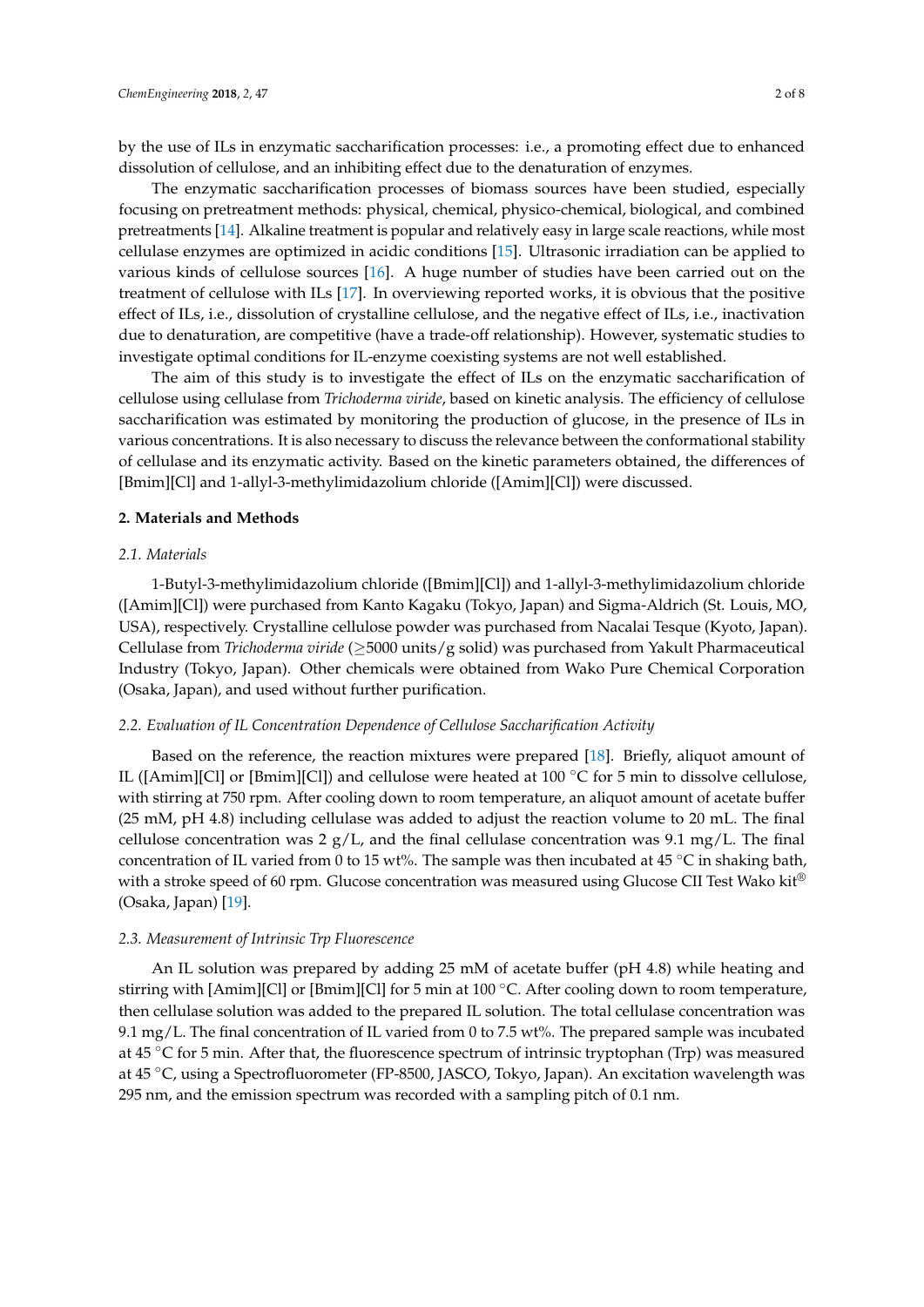#### **3. Results and Discussion**

#### *3.1. Effect of ILs on Ternary Structure of Cellulase*

An intrinsic Trp fluorescence measurement derived from a protein or enzyme can be a good indicator of its ternary structure, because the emission peak of Trp can shift depending on the surrounding dielectric environment: when Trp is exposed to a hydrophobic environment, the emission peak responds by shifting to a lower wavelength [\[20\]](#page-7-9). Conformational changes of cellulase in the presence of ILs were determined by monitoring the emission peaks of intrinsic Trp (Figure [1\)](#page-2-0). In both cases of [Amim][Cl] and [Bmim][Cl], the emission peaks were slightly shifted to a higher frequency (red-shift) at 45 ◦C, just after mixing cellulase with the IL. No significant peak shifts were observed in [Amim][Cl] when the concentration of IL was lower than 5 wt%, while [Bmim][Cl] gradually induced a red-shift of Trp peak, in proportion to the IL concentration. In addition, the fluorescent intensities of Trp drastically decreased with the addition of ILs (data not shown). Turner et al. reported that the denaturation of cellulase from *Trichoderma reesei* can be induced by the presence of sodiumdodecylsalfate, urea, and [Bmim][Cl] [\[12\]](#page-7-1). It has been also reported that the intrinsic Trp fluorescence of the hexokinase from *Saccharomyces cerevisiae* can be dependent on the type of the additives, where the wavelength was shifted by 2–4 nm [\[21\]](#page-7-10). In the presence of 7.5 wt%-IL, the red-shifts were significant (~10 nm) in the case of both [Amim][Cl] and [Bmim][Cl], suggesting that a high concentration of IL ( $\geq$ 7.5 wt%) could lead to cellulase denaturation at 45 °C. The IL itself could be hydrophobic compared to water. Thus, the red-shift of Trp peak in the presence of 7.5 wt% ILs could be caused by the exposure of intrinsic Trp in cellulase to bulk water, by the denaturation effect of ILs. Although the Trp fluorescence could be influenced by the viscosity of the solution, the solution viscosity was not changed so much even in the case of IL concentration at 15 wt% (Figure S1). Therefore, the peak shift of intrinsic Trp could be evidence of the denaturation of cellulase by ILs.

<span id="page-2-0"></span>

**Figure 1.** Intrinsic Trp fluorescence emission peaks of cellulase in the presence of ionic liquids (ILs) **Figure 1.** Intrinsic Trp fluorescence emission peaks of cellulase in the presence of ionic liquids (ILs) [Amim][Cl] (open bar) and [Bmim][Cl] (closed bar). The measurements were conducted at 45 °C.

## *3.2. Effect of ILs on the Saccharification of Cellulose 3.2. Effect of ILs on the Saccharification of Cellulose*

The dissolution of cellulose is a bottleneck step in the enzymatic saccharification process, in The dissolution of cellulose is a bottleneck step in the enzymatic saccharification process, in which ILs can promote the dissolution of crystalline cellulose [\[22\]](#page-7-11). In the absence of ILs, the saccharification  $\mathop{\mathrm{could}}$  be considered as the solid-liquid reaction that happens at the crystalline cellulose surface, which usually results in less productivity of glucose. In this case, the reaction of cellobiohydrolase could be the rate-limiting step because it binds to the terminal of crystalline cellulose, however, the hydrolysis reaction at the amorphous part could have a weakening effect. In total, the glucose production could not be promoted without ILs [6]. By pretreatment of cellulose with ILs, most parts of crystalline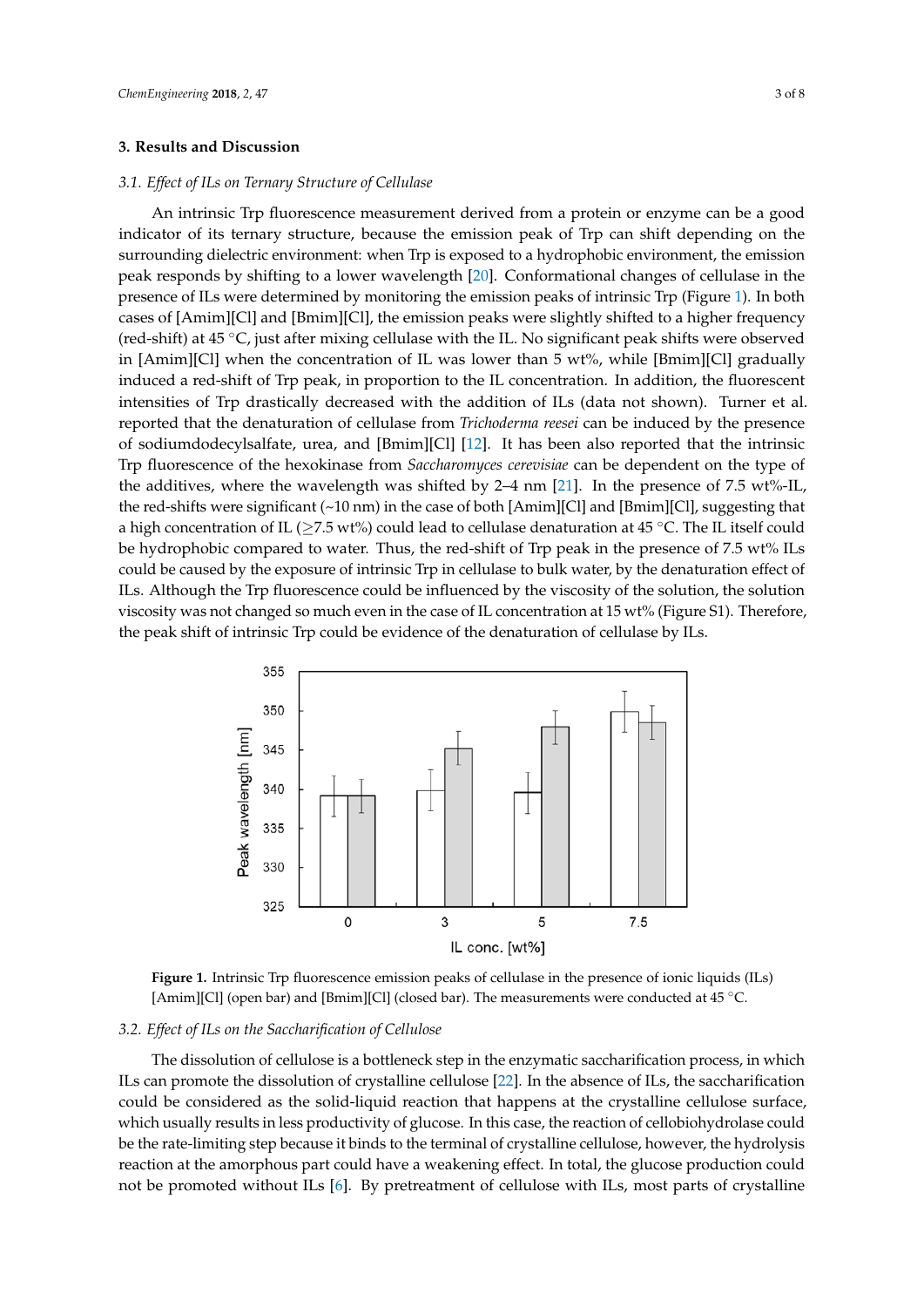cellulose turned to an amorphous state, thus the hydrolysis of soluble cellulose can be drastically improved [\[13\]](#page-7-2). Herein, the cellulose hydrolysis reaction was carried out with different concentrations of IL: 0 to 15 wt% in 25 mM acetate buffer (pH 4.8) (Figure [2\)](#page-3-0). The glucose production was most increased with 5 wt%-ILs, in the case of both [Amim][Cl] and [Bmim][Cl]. Since the regenerated cellulose accumulated in the reaction mixture in an amorphous state, the activity of endoglucanase could be enhanced. Although the presence of ILs can promote the dissolution of cellulose, the glucose production was inhibited with higher concentrations of ILs  $(>10 \text{ wt})$  (Figure [2c](#page-3-0)). The inactivation effect was more significant with [Bmim][Cl]. This could be related to the denaturation effect of ILs: the peak shift of intrinsic Trp by [Bmim][Cl] was greater than that by [Amim][Cl] (Figure [1\)](#page-2-0). It is concluded that the enzymatic saccharification of cellulose was optimized with 5 wt%-ILs.

<span id="page-3-0"></span>

Figure 2. Glucose production in the presence of (a) [Amim][Cl] and of (b) [Bmim][Cl]. (c) Dependence of ionic liquid (IL) concentration on the glucose production, with [Amim][Cl] (open circle) or with of ionic liquid (IL) concentration on the glucose production, with [Amim][Cl] (open circle) or with [Bmim][Cl] (closed circle). All experiments were conducted at 45 °C with 96 h incubation, 2  $g/L$  of cellulose, 9.1 mg/L of cellulase. The sample volume was 20 mL. cellulose, 9.1 mg/L of cellulase. The sample volume was 20 mL.

## *3.3. Kinetic Parameter Analysis for Enzymatic Saccharification of Cellulose 3.3. Kinetic Parameter Analysis for Enzymatic Saccharification of Cellulose*

In this reaction system, the initial concentration of the glucose precursor was 1.23  $\times$  10−2 M (2 g/L of (C<sub>6</sub>H<sub>10</sub>O<sub>5</sub>)), while the obtained glucose concentration was ~6.17 × 10<sup>-3</sup> M (~100 mg/dL) of  $(C_6H_{12}O_6)$ ). Such saturations in conversion values were due to the adsorption of cellulase onto amorphous cellulose. Herein, the experimentally obtained data were fitted using a Langmuir-type and the state of the state of the state of the state of the state of the state of the state of the state of the state of the s adsorption model, and first-order reaction kinetics. Due to the accessibility of the aqueous enzyme to the accessibility of the aqueous enzyme to the substrate, it is assumed that the amount of substrate available for aqueous cellulase could be less In this reaction system, the initial concentration of the glucose precursor was  $1.23 \times 10^{-2}$  M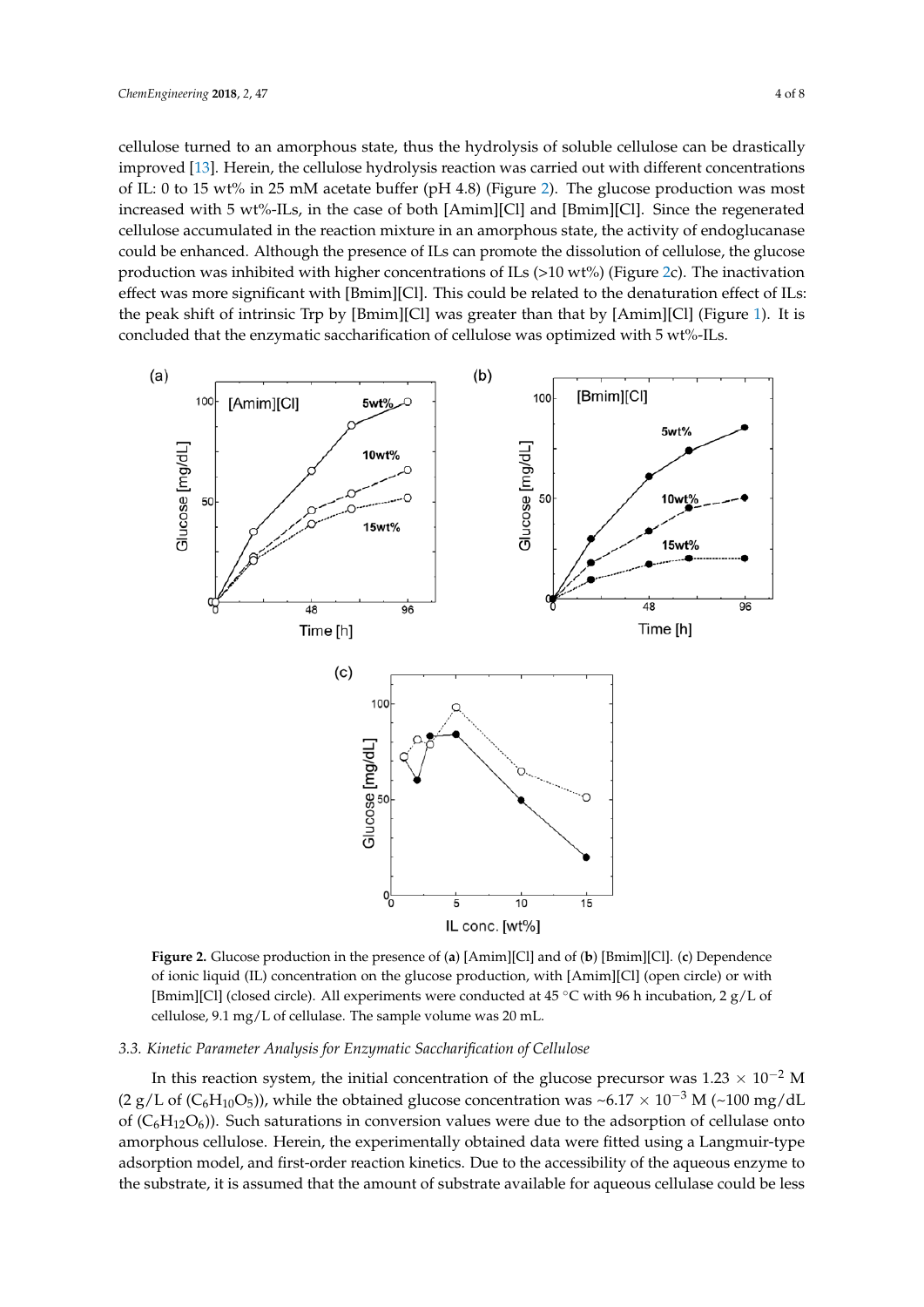than the initial substrate concentration (*C*ini). Herein, the effective substrate concentration (*C*) can be described as followings:

$$
C = C_{\text{ini}} \times Q_{\text{max}},\tag{1}
$$

wherein *Q*max represents the maximal adsorption value. *C*ini was 2 g/L, thus 1.23 × 10−<sup>2</sup> M. The *Q*max value was investigated based on the Langmuir adsorption model, as followings:

$$
C'/C_{\text{enz}} = Q_{\text{max}} K [C_{\text{ini}} \times (1 - \text{Conv\%})]/(1 + K [C_{\text{ini}} \times (1 - \text{Conv\%})]),
$$
 (2)

wherein *C'*, *C*enz, *K* and Conv% represent the adsorbed substrate concentration, the concentration of enzyme, affinity between enzyme and substrate (i.e., glucose precursor), and obtained conversion<br>*Chemengineering and conversion* value, respectively.  $[C_{\text{ini}} \times (1 - \text{Conv}\%)]$  indicates the equilibrium concentration of substrate (free cellulose). The constants  $Q_{\text{max}}$  and K were decided by trial-and-error, which satisfied the  $R^2$  value >0.99. Fitting results are shown in Figure 3 and Table 1. In the case of [Bmim][Cl], the *Q*max >0.99. Fitting results are shown in Figure [3 a](#page-4-0)nd Table 1. [In](#page-4-1) the case of [Bmim][Cl], the *Q*max values values were decreased in proportion to the IL concentration, suggesting that the amount of substrate (i.e., dissolved cellulose) decreased. This indicate that a high concentration of [Bmim][Cl] can inhibit the binding of enzyme such as endoglucanase. The reaction rate constants, *k*<sub>c</sub> were analyzed using a first-order reaction equation, wherein *C* (from Equation (1)) was employed as substrate concentration:

$$
-dC/dt = k_c C, \tag{3}
$$

wherein *t* and  $k_c$  represent reaction time and first-order reaction rate constant, respectively. By employing C (Equation (1)) as substrate concentration, the reaction kinetics could be well-fitted by a first-order reaction. The analyzed reaction rate constants*,*  $k_{\rm c}$ *,* are summarized in Figure 4. The  $k_{\rm c}$  values increased in proportion to IL concentration ( $\leq$ 5 wt%: region  $\alpha$ ), while they decreased with higher IL concentration ( $\geq$ 5 wt%: region β). It is suggested that the decrease of saccharification efficiency could be due to the denaturation of enzymes, and as a result, the enzyme could lose the binding affinity toward the substrate. first-order reaction. The analyzed reaction rate constants, *k*c, are summarized in Figure 4. The *k*<sup>c</sup> values

<span id="page-4-0"></span>

<span id="page-4-1"></span>**Figure 3.** Langmuir adsorption isotherms for [Amim][Cl] (**a**) and for [Bmim][Cl] (**b**). Fitting parameters parameters maximal adsorption value (*Q*max) and affinity between enzyme and substrate (*K*) are maximal adsorption value (*Q*max) and affinity between enzyme and substrate (*K*) are shown in Table [1,](#page-4-1) which were analyzed using Equations (1) and (2).

**Table 1.** Fitting parameters, *Q*max and *K* in Langmuir adsorption isotherm.

| IL         | IL Conc. $(wt\%)$ | $Q_{\text{max}}$      |                       |
|------------|-------------------|-----------------------|-----------------------|
| [Amim][Cl] | 5                 | $1.45 \times 10^{-2}$ | $6.85 \times 10^{-2}$ |
| [Amim][Cl] | 10                | $1.30 \times 10^{-2}$ | $4.50 \times 10^{-2}$ |
| [Amim][Cl] | 15                | $1.25 \times 10^{-2}$ | $4.00 \times 10^{-2}$ |
| [Bmim][Cl] | 5                 | $1.20 \times 10^{-2}$ | $7.50 \times 10^{-2}$ |
| [Bmim][Cl] | 10                | $9.50 \times 10^{-3}$ | $5.25 \times 10^{-3}$ |
| [Bmim][Cl] | 15                | $5.00 \times 10^{-3}$ | $4.50 \times 10^{-3}$ |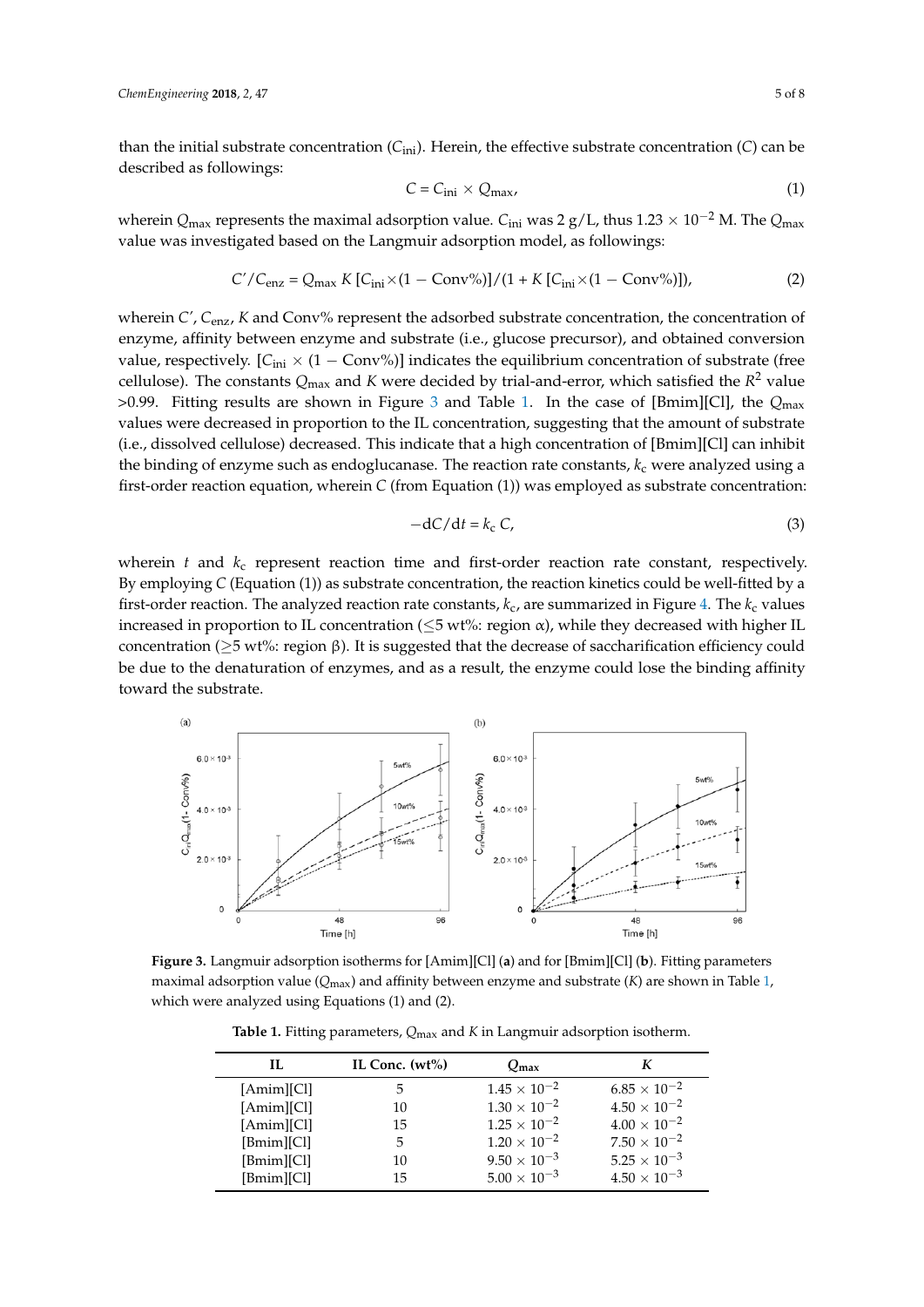<span id="page-5-0"></span>

(open circle), [Bmim][Cl] (closed circle). **Figure 4.** Correlation between reaction rate constant (*k*c) and ionic liquid (IL) concentration. [Amim][Cl]

#### $\mathcal{L}(\mathcal{L}|\mathcal{L})$  (open circle),  $\mathcal{L}(\mathcal{L}|\mathcal{L})$ *3.4. Effect of IL Species and Concentration for Kinetic Analysis*

*3.4. Effect of IL Species and Concentration for Kinetic Analysis* In region α in Figure [4,](#page-5-0) the substrate concentration available for saccharification reaction could be proportional to the IL concentration. The hydrolysis by cellulase might be relevant to the dissolution of cellulose. Herein, the kinetic parameters for the enzymatic reaction were also analyzed based on Michaelis-Menton model. The maximum reaction rate  $(U_{\alpha})$  and substrate affinity  $(K_{\alpha})$  can be the Michaelis-Menten model. The maximum reaction rate ( $V_{\text{max}}$ ) and substrate affinity ( $K_{\text{m}}$ ) can be obtained as follows: can be obtained as follows: obtained as follows:

$$
V = \frac{V_{\text{max}}[S]}{K_{\text{m}} + [S]},\tag{4}
$$

wherein *V* and [*S*] represent the reaction rate and substrate concentration, respectively. Assuming that the increased glucose production at the α region (Figure [4\)](#page-5-0) is due to the dissolution effect of ILs, the substrate concentration [*S*] could be proportional to IL concentration ([IL]): the substrate concentration [*S*] could be proportional to IL concentration ([IL]):

$$
[S] \propto [\text{IL}]. \tag{5}
$$

The kinetic parameters (*V*max and *K*m) can be analyzed based on the Lineweaver-Burk plot The kinetic parameters (*V*max and *K*m) can be analyzed based on the Lineweaver-Burk plot (Figures S2 and S3): (Figures S2 and S3):

$$
\frac{1}{V} = \frac{K_{\rm m} + [S]}{V_{\rm max}[S]} = \frac{K_{\rm m}}{V_{\rm max}} \times \frac{1}{[S]} + \frac{1}{V_{\rm max}}.
$$
\n(6)

The *V*max and *K*<sup>m</sup> values obtained from [Amim][Cl] and [Bmim][Cl] in the α region are compared The *V*max and *K*<sup>m</sup> values obtained from [Amim][Cl] and [Bmim][Cl] in the α region are compared in Table 2. The Michaelis-Menten constant *K*<sup>m</sup> corresponds to the substrate concentration at the time in Table [2.](#page-6-5) The Michaelis-Menten constant *K*<sup>m</sup> corresponds to the substrate concentration at the time of giving a rate of 1/2 of the maximum reaction reaction reaction reaction reaction reaction rate. The *Vmaximum reaction* rate of  $\alpha$ mimal  $\alpha$ of giving a rate of 1/2 of the maximum reaction rate. The *V*<sub>max</sub> values of [Amim][Cl] and [Bmim][Cl] but all the *K*<sub>m</sub> values of  $\overline{K}$ were almost same, indicating that no inhibitory effect of IL occurred at region  $\alpha$ . The  $K_m$  values were  $5.27 \times 10^{-1}$  for [Amim][Cl] and  $8.70 \times 10^{-1}$  for [Bmim][Cl]. This suggests that [Amim][Cl] can be superior to produce the substrate for enzymatic saccharification. It is reported that  $[\text{Amin}][\text{Cl}]$ exhibits an excellent ability to destroy the crystal structure in cellulose, as compared to [Bmim][Cl] [\[23\]](#page-7-12). It is thus suggested that the rate-limiting step in region  $\alpha$  is the adsorption of the enzyme to the dissolved substrate.  $\overline{a}$  were obtained with the values of 10−3–4–4 $\overline{a}$ 

In this study, the apparent kinetic rate constants ( $k_c$ ) were obtained with the values of 10<sup>-3</sup>–10<sup>-4</sup> (Figure S2). These values are smaller as compared to alkaline-treated cellulose saccharification (*k*–10<sup>-2</sup>) [15]. It is also notable that the β-glucosidase activity of cellulase, determined by hydrolysis using cellobiose as the substrate, could not be inhibited by 15 wt% [Bmim][Cl] [\[18\]](#page-7-7).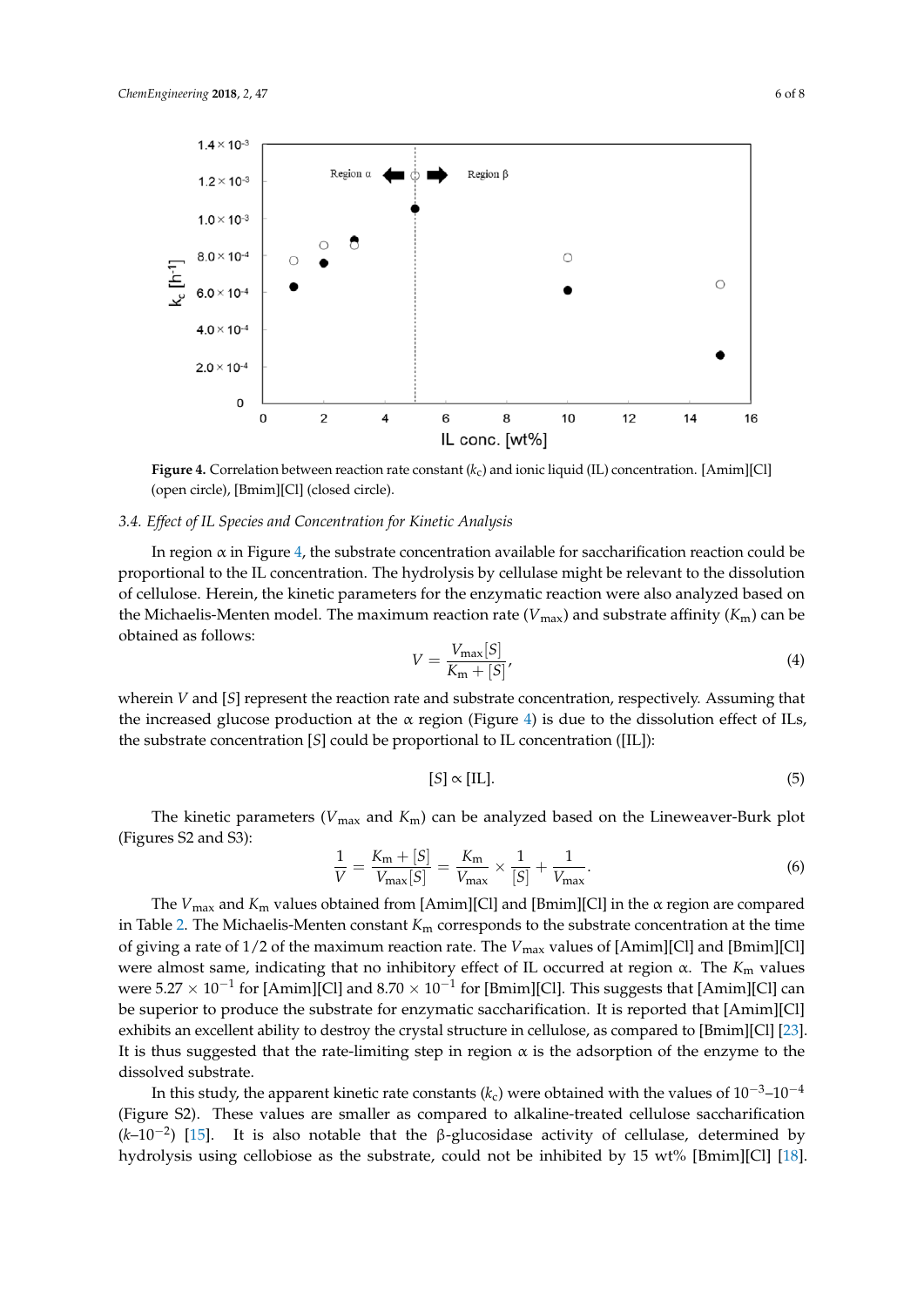<span id="page-6-5"></span>Therefore, the rate-limiting step in the enzymatic hydrolysis could be the reaction of endoglucanase or cellobiohydrolase.

| Н.         | $\sqrt{m}$ ax         | $K_{\rm m}$           | $V_{\rm max}/K_{\rm m}$ |
|------------|-----------------------|-----------------------|-------------------------|
| [Amim][Cl] | $5.70 \times 10^{-3}$ | $5.27 \times 10^{-1}$ | $1.08 \times 10^{-2}$   |
| [Bmim][Cl] | $5.80 \times 10^{-3}$ | $8.70 \times 10^{-1}$ | $0.67 \times 10^{-2}$   |

**Table 2.**  $V_{\text{max}}$  and  $K_{\text{m}}$  values obtained from Lineweaver-Burk plot.

#### **4. Conclusions**

Cellulose hydrolysis using cellulase was promoted or inhibited by ILs, depending on the IL concentration. In the presence of an IL with higher concentration ( $\geq$ 7.5 wt%), the denaturation of cellulase was significant both in the presence of [Amim][Cl] and [Bmim][Cl], which could reduce the enzymatic activity. The Langmuir adsorption model can be applied to understand the actual concentration of substrate (dissolved cellulose) available for hydrolysis reaction. Based on the kinetic parameter analysis, the promoting effect of [Amim][Cl] on cellulose dissolution was greater as compared to that of [Bmim][Cl]. It is important to maintain a lower IL concentration for enzymatic activity, while a higher IL concentration is considered to be superior to generate dissolved substrate. Thus, IL concentration could be altered to optimize the efficiency in enzymatic saccharification in batch reactor processes.

**Supplementary Materials:** The following are available online at [http://www.mdpi.com/2305-7084/2/4/47/s1,](http://www.mdpi.com/2305-7084/2/4/47/s1) Figure S1: Viscosities of solutions including (a) [Amim][Cl] and (b) [Bmim][Cl], in the presence of cellulose. Figure S2: Correlation between IL concentration and reaction rate constant. Figure S3: Lineweaver-Burke plot in region α which IL concentration from 1 to 5 wt%.

**Author Contributions:** K.T. and Y.O. performed experiments. K.T., K.S. and H.U. wrote paper. K.T., K.S. and H.U. directed the research.

**Funding:** This research was supported by the Japan Society for the Promotion of Science (JSPS) Grant-in-Aid for Scientific Research A (26249116), and JSPS Grant-in-Aid for Challenging Exploratory Research (T15K142040).

**Conflicts of Interest:** There are no conflicts of interest to declare.

#### **Abbreviations**

| Π.         | ionic liquid                         |
|------------|--------------------------------------|
| [Bmim][Cl] | 1-butyl-3-methylimidazolium chloride |
| [Amim][Cl] | 1-allyl-3-methylimidazolium chloride |
| Trp        | tryptophan                           |

#### **References**

- <span id="page-6-0"></span>1. Mansfield, S.D.; Mooney, C.; Saddler, J.N. Substrate and enzyme characteristics that limit cellulose hydrolysis. *Biotechnol. Prog.* **1999**, *15*, 804–816. [\[CrossRef\]](http://dx.doi.org/10.1021/bp9900864) [\[PubMed\]](http://www.ncbi.nlm.nih.gov/pubmed/10514250)
- <span id="page-6-1"></span>2. Beldman, G.; Voragen, A.G.; Rombouts, F.M.; Searle-van Leeuwen, M.F.; Pilnik, W. Adsorption and kinetic behavior of purified endoglucanases and exoglucanases from Trichoderma viride. *Biotechnol. Bioeng.* **1987**, *30*, 251–257. [\[CrossRef\]](http://dx.doi.org/10.1002/bit.260300215) [\[PubMed\]](http://www.ncbi.nlm.nih.gov/pubmed/18581306)
- <span id="page-6-2"></span>3. Ghasemi, M.; Tsianou, M.; Alexandridis, P. Assessment of solvents for cellulose dissolution. *Bioresour. Technol.* **2017**, *228*, 330–338. [\[CrossRef\]](http://dx.doi.org/10.1016/j.biortech.2016.12.049) [\[PubMed\]](http://www.ncbi.nlm.nih.gov/pubmed/28086174)
- 4. Agbor, V.B.; Cicek, N.; Sparling, R.; Berlin, A.; Levin, D.B. Biomass pretreatment fundamentals toward application. *Biotechnol. Adv.* **2011**, *29*, 675–685. [\[CrossRef\]](http://dx.doi.org/10.1016/j.biotechadv.2011.05.005) [\[PubMed\]](http://www.ncbi.nlm.nih.gov/pubmed/21624451)
- <span id="page-6-3"></span>5. Karimi, K.; Taherzadeh, M.J. A critical review of analytical methods in pretreatment of lignocelluloses: Composition, imaging, and crystallinity. *Bioresour. Technol.* **2016**, *200*, 1008–1018. [\[CrossRef\]](http://dx.doi.org/10.1016/j.biortech.2015.11.022) [\[PubMed\]](http://www.ncbi.nlm.nih.gov/pubmed/26614225)
- <span id="page-6-4"></span>6. Dadi, A.P.; Varanasi, S.; Schall, C.A. Enhancement of cellulose scarification kinetics using an ionic liquid pretreatment step. *Biotechnol. Bioeng.* **2006**, *95*, 904–910. [\[CrossRef\]](http://dx.doi.org/10.1002/bit.21047) [\[PubMed\]](http://www.ncbi.nlm.nih.gov/pubmed/16917949)